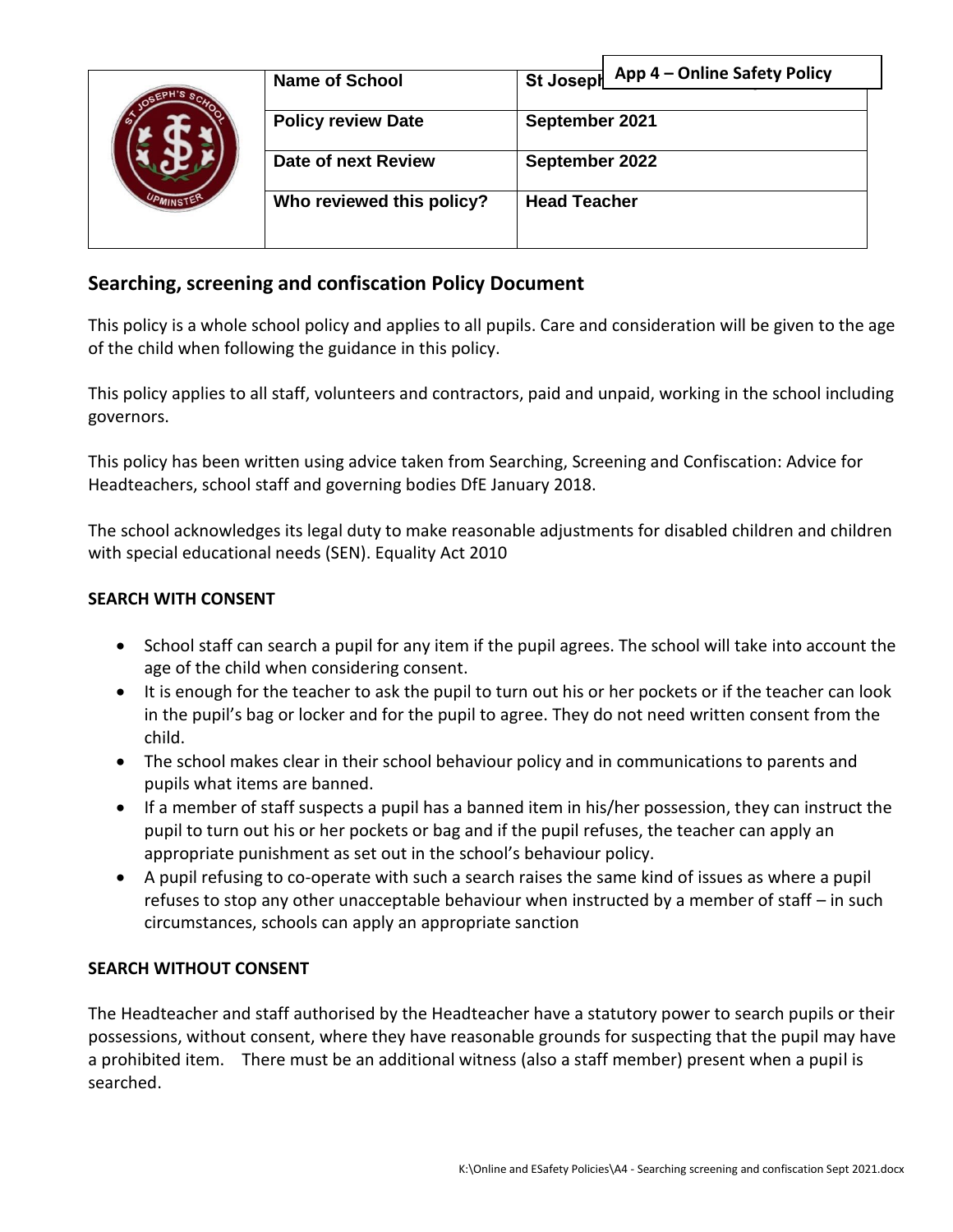There is a limited exception to this rule. Staff can carry out a search of a pupil without a witness present, but only where the staff member reasonably believes that there is a risk that serious harm will be caused to a person if they do not conduct the search immediately and where it is not reasonably practicable to summon another member of staff.

### **ESTABLISHING GROUNDS FOR A SEARCH**

Teachers can only undertake a search without consent if they have reasonable grounds for suspecting that a pupil may have in his or her possession a prohibited item. The teacher must decide in each particular case what constitutes reasonable grounds for suspicion. For example, they may have heard other pupils talking about the item or they might notice a pupil behaving in a way that causes them to be suspicious.

In the exceptional circumstances when it is necessary to conduct a search of a pupil in the absence of a witness, the member of staff conducting the search should bear in mind that a pupil's expectation of privacy increases as they get older.

The powers allow school staff to search regardless of whether the pupil is found after the search to have that item. This includes circumstances where staff suspect a pupil of having items such as illegal drugs or stolen property which are later found not to be illegal or stolen.

School staff can view CCTV footage in order to make a decision as to whether to conduct a search for an item.

Searches without consent can only be carried out on the school premises or, if elsewhere, where the member of staff has lawful control or charge of the pupil, for example on school trips in England.

### **CONFISCATION**

School staff can seize any prohibited item found as a result of a search. They can also seize any item, however found, which they consider harmful or detrimental to school discipline. When deciding what to do with the confiscated items, staff will follow the guidelines set out in Searching, Screening and Confiscation: Advice for Headteachers, school staff and governing bodies DfE January 2018

## **DEALING WITH ELECTRONIC DEVICES (STATUTORY GUIDANCE)**

Where the person conducting the search finds an electronic device they may examine any data or files on the device if they think there is a good reason to do so. Following an examination, if the person has decided to return the device to the owner, or to retain or dispose of it, they may erase any data or files, if they think there is a good reason to do so.

The member of staff must have regard to the following guidance issued by the Secretary of State when determining what is a "good reason" for examining or erasing the contents of an electronic device: In determining a 'good reason' to examine or erase the data or files the staff member must reasonably suspect that the data or file on the device in question has been, or could be, used to cause harm, to disrupt teaching or to go against the expectation in the school's Behaviour Policy.